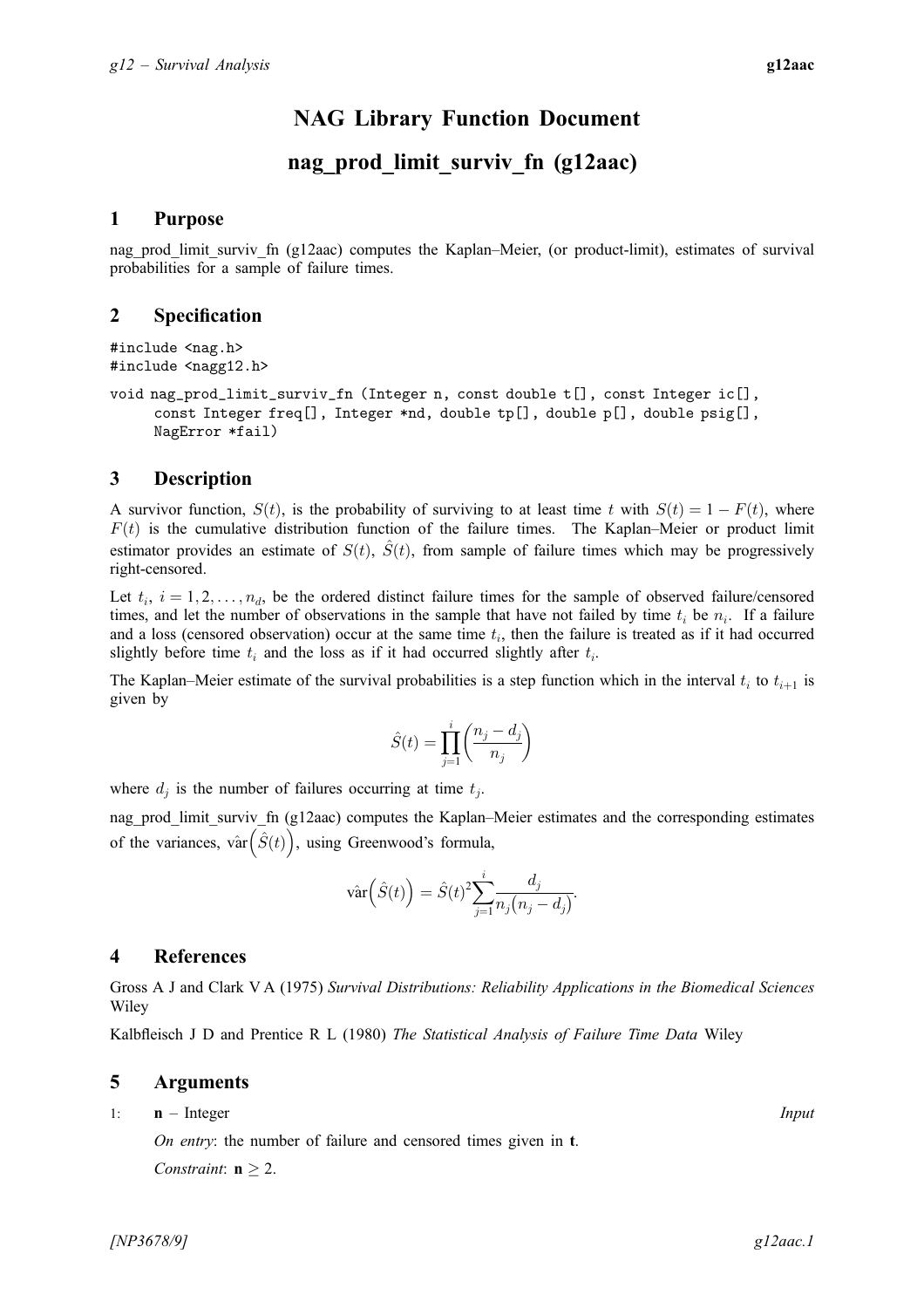<span id="page-1-0"></span>2:  $t[n]$  $t[n]$  $t[n]$  – const double Input

On entry: the failure and censored times; these need not be ordered.

 $3:$  ic $[n]$  $[n]$  $[n]$  – const Integer Input

O[n](#page-0-0) entry:  $\textbf{ic}[i-1]$  contains the censoring code of the *i*th observation, for  $i = 1, 2, \ldots, n$ .

 $i\mathbf{c}[i-1]=0$ 

The ith observation is a failure time.

 $ic[i - 1] = 1$ The ith observation is right-censored.

*Co[n](#page-0-0)straint*:  $ic[i - 1] = 0$  or 1 for  $i = 1, 2, ..., n$ .

4: **freq** $[n]$  $[n]$  $[n]$  – const Integer Input

On entry: indicates whether frequencies are provided for each failure and censored time point. If frequencies are provided then freq must be dimensioned at least [n](#page-0-0). If the failure and censored times are to be considered as single observations, i.e., a frequency of 1 is to be assumed then freq must be set to NULL.

*Co[n](#page-0-0)straint*: either **freq** = (Integer\*)0 or **freq**[ $i - 1$ ]  $\geq 0$ , for  $i = 1, 2, ..., n$ .

5: nd – Integer \* Output

On exit: the number of distinct failure times,  $n_d$ .

$$
6: \tp[n] - double
$$

On exit:  $\text{tp}[i-1]$  contains the *i*th ordered distinct failure time,  $t_i$ , for  $i = 1, 2, \ldots, n_d$ .

$$
7: \qquad \mathbf{p}[\mathbf{n}] - \text{double}
$$

On exit:  $p[i - 1]$  contains the Kaplan–Meier estimate of the survival probability,  $\hat{S}(t)$ , for time  $\text{tp}[i-1]$ , for  $i = 1, 2, ..., n_d$ .

8:  $\text{psig}[n]$  $\text{psig}[n]$  $\text{psig}[n]$  – double  $Output$ 

On exit:  $\text{psig}[i-1]$  contains an estimate of the standard deviation of  $\textbf{p}[i-1]$ , for  $i = 1, 2, ..., n_d$ .

9: fail – NagError \* Input/Output

The NAG error argument (see Section 3.6 in the Essential Introduction).

# 6 Error Indicators and Warnings

### NE\_ALLOC\_FAIL

Dynamic memory allocation failed.

# NE\_INT\_ARG\_LT

O[n](#page-0-0) entry,  $\mathbf{n} = \langle value \rangle$ . Co[n](#page-0-0)straint:  $n \geq 2$ .

#### NE\_INTERNAL\_ERROR

An internal error has occurred in this function. Check the function call and any array sizes. If the call is correct then please contact NAG for assistance.

# NE\_INVALID\_CENSOR\_CODE

On entry,  $\mathbf{i} \mathbf{c} [\langle value \rangle] = \langle value \rangle$ . The censor code for an observation must be either 0 or 1.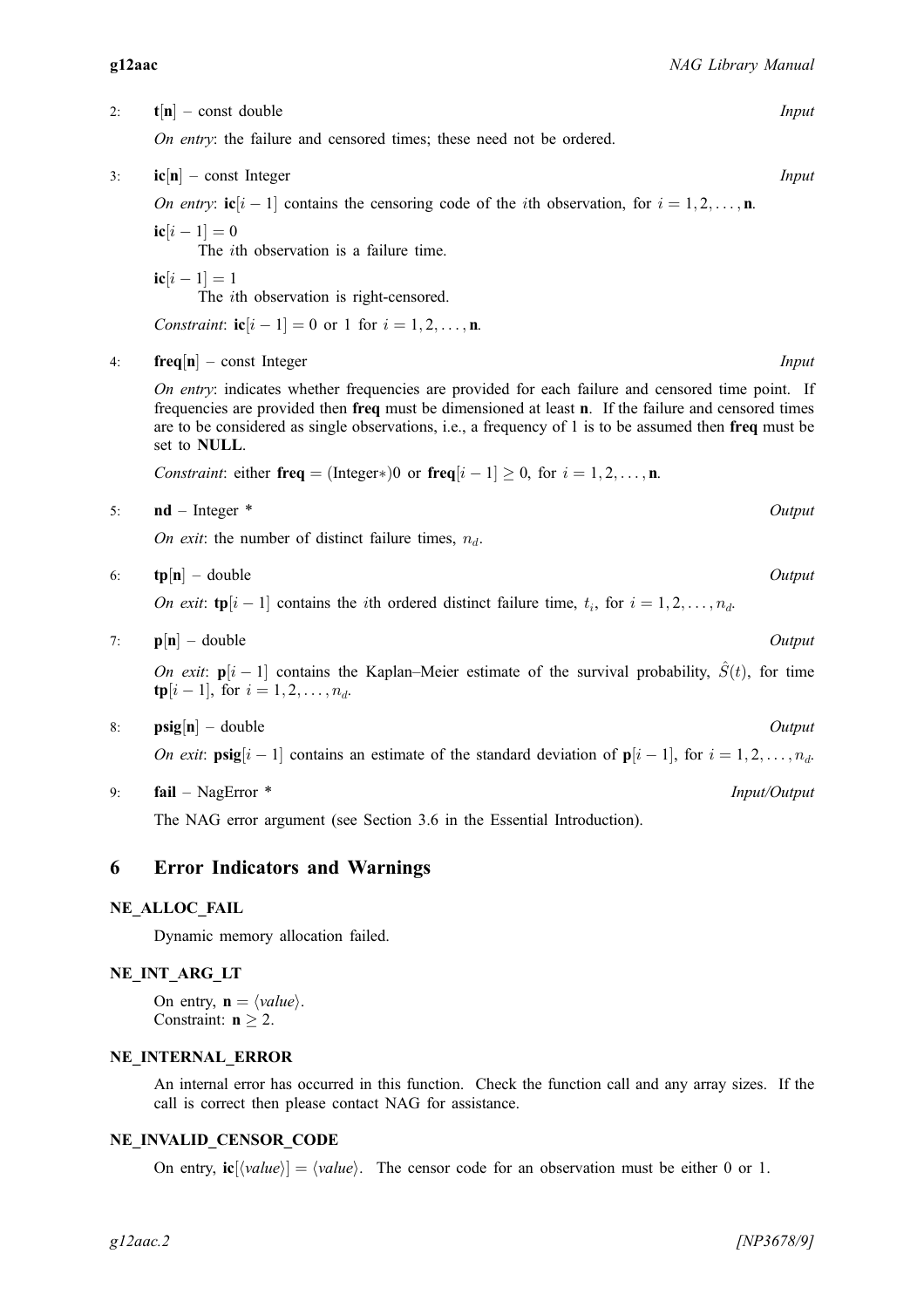# NE\_INVALID\_FREQ

On entry,  $\textbf{freq}[\langle value \rangle] = \langle value \rangle$  $\textbf{freq}[\langle value \rangle] = \langle value \rangle$  $\textbf{freq}[\langle value \rangle] = \langle value \rangle$ . The value of frequency for an observation must be  $\geq 0$ .

# 7 Accuracy

The computations are believed to be stable.

# 8 Further Comments

If there are no censored observations,  $\hat{S}(t)$ , reduces to the ordinary binomial estimate of the probability of survival at time t.

# 9 Example

The remission times for a set of 21 leukemia patients at 18 distinct time points are read in and the Kaplan– Meier estimate computed and printed. For further details see page 242 of [Gross and Clark \(1975\).](#page-0-0)

# 9.1 Program Text

```
/* nag_prod_limit_surviv_fn (g12aac) Example Program.
 *
 * Copyright 1996 Numerical Algorithms Group.
 *
 * Mark 4, 1996.
* Mark 8 revised, 2004.
 *
 */
#include <nag.h>
#include <nagx04.h>
#include <stdio.h>
#include <nag_stdlib.h>
#include <nagg12.h>
int main(int argc, char *argv[])
{
 FILE *fpin, *fpout;
 Integer exit_status = 0, i, *ic = 0, *ifreq = 0, n, nd;
 NagError fail;
 double *p = 0, *psig = 0, *t = 0, *tp = 0;
 INIT_FAIL(fail);
  /* Check for command-line IO options */
  fpin = nag_example_file_io(argc, argv, "-data", NULL);
  fpout = nag_example_file_io(argc, argv, "-results", NULL);
 fprintf(fpout, "nag_prod_limit_surviv_fn (g12aac) Example Program Results\n");
  /* Skip heading in data file */
 fscanf(fpin, "%*[^\n] ");
 fscanf(fpin, "%ld ", &n);
  if (n > = 2){
      if (!(\text{psig} = \text{NAG}\_\text{ALLOC}(n, \text{double})) ||!(p = NAG\_ALLOC(n, double)) ||!(t = NAG_ALLOC(n, double)) ||
          !(tp = NAG\_ALLOC(n, double)) ||
          !(ifreq = NAG_ALLOC(n, Integer)) ||
          !(i c = NAGALLOC(n, Integer))){
          fprintf(fpout, "Allocation failure\n");
          ext_{status} = -1;
```